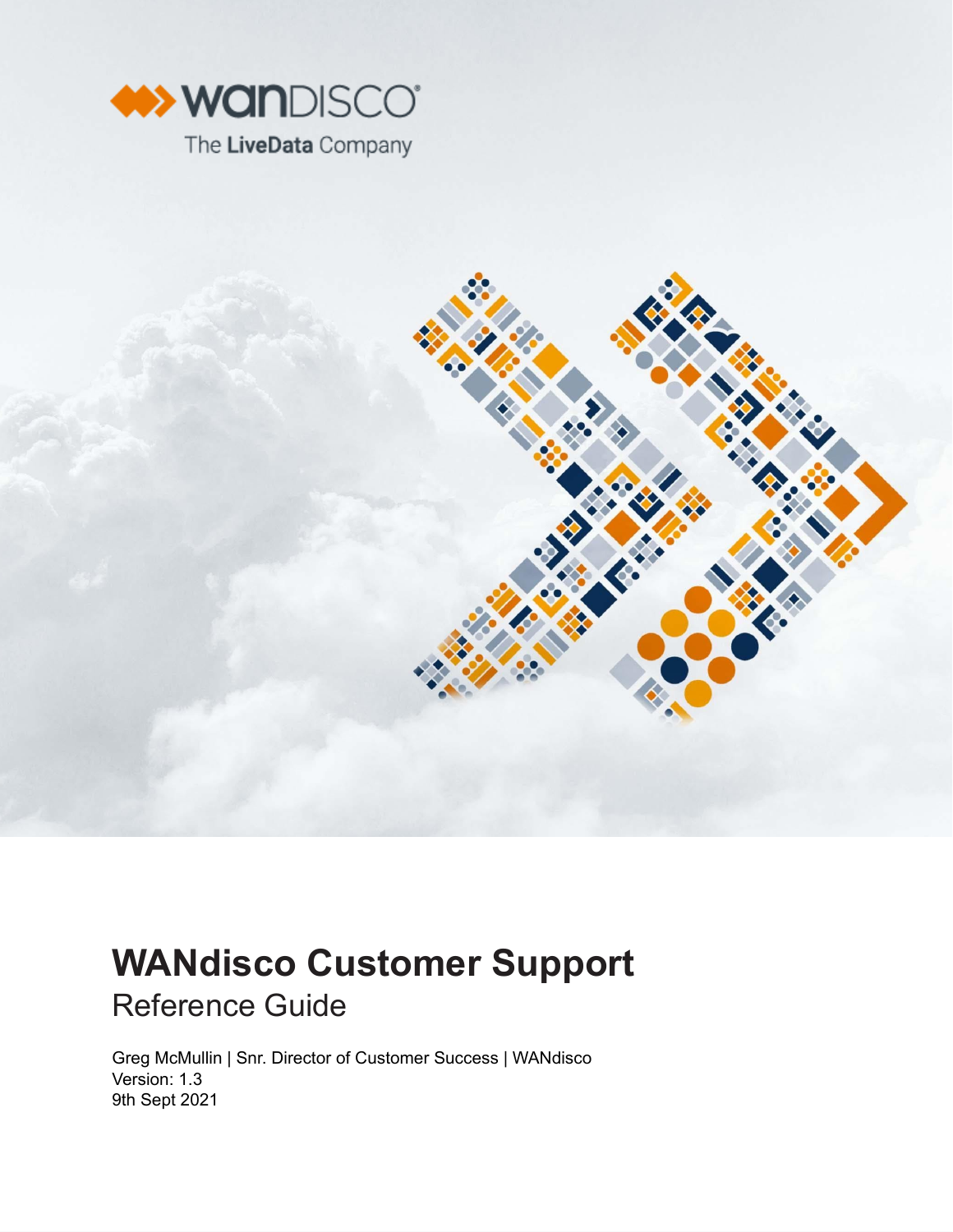

# **WANdisco Customer Software Support** Reference Guide

This document, and WANdisco's provision of support services, is subject to and governed by any written agreement between customer and WANdisco.

## Target Response SLA Matrix

| <b>Priority</b> | <b>Platinum Support</b>                                      | <b>Gold Support</b>                                        | <b>Silver Support</b>                                       |
|-----------------|--------------------------------------------------------------|------------------------------------------------------------|-------------------------------------------------------------|
| P1: Critical    | 1 Hour (24x7)                                                | 2 Hour (24x5)                                              | 4 Hour (24x5)                                               |
| P2: High        | 4 Hours (24x7)                                               | 16 Hour (24x5)                                             | 24 Hour (24x5)                                              |
| P3: Medium      | 8 Business Hours<br><b>Standard Support Hours</b><br>$(M-F)$ | 4 Business Days<br><b>Standard Support Days</b><br>$(M-F)$ | 7 Business Days<br><b>Standard Support Days</b><br>$(M-F)$  |
| $P4:1$ ow       | 3 Business Days<br><b>Standard Support Days</b><br>$(M-F)$   | 7 Business Days<br><b>Standard Support Days</b><br>$(M-F)$ | 10 Business Days<br><b>Standard Support Days</b><br>$(M-F)$ |

## Business Hours

WANdisco Technical Support's Standard Business hours are defined as:

**Monday-Friday 9:00 AM to 5:00 PM GMT**

## Supported Languages

WANdisco offers Tier 1 Technical Support in the Following languages during local business hours (9am - 5pm).

| <b>Asia Pacific (CST)</b>      | English, Chinese |  |
|--------------------------------|------------------|--|
| <b>Rest of the World (GMT)</b> | <b>I</b> English |  |

After local business hours, all Tier 1 support is in English only. All Tier 2 and Tier 3 support is offered in English only.

## Support Requirements

WANdisco's Service level targets are based on maintaining a current version of software, current version defined as within two (2) major releases, or within 12 months of minor releases.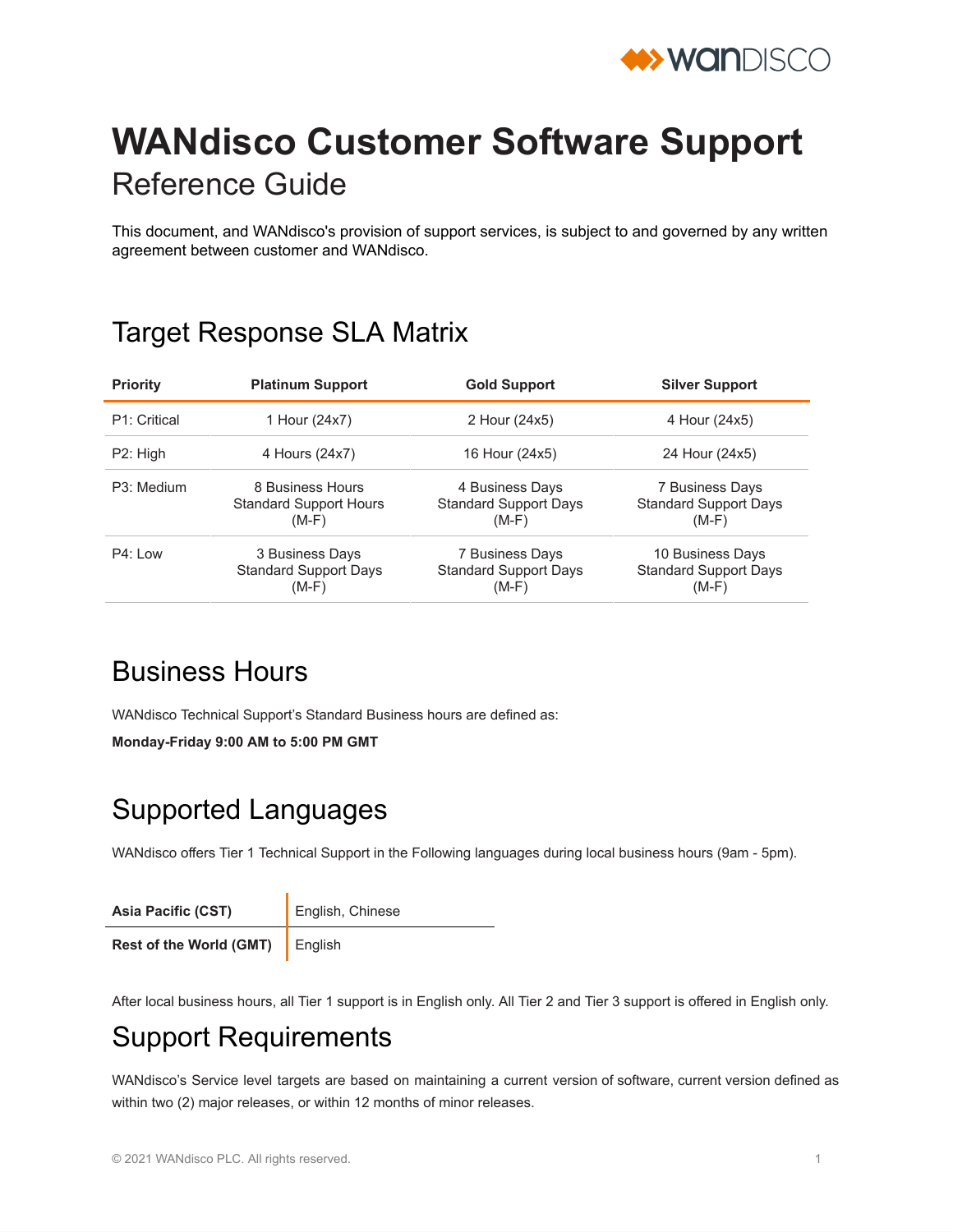

## Support Overview

This guide to WANdisco's Customer Support explains our support services, emergency contact information and best practices for contacting WANdisco support to make sure we can respond & resolve your cases quickly. The WANdisco website [\(www.wandisco.com\)](http://www.wandisco.com/) and the WANdisco Community Support Portal ([community.wandisco.com](https://community.wandisco.com/)) provide a large amount of information. Please also refer to the following provided resources before you raise a case with WANdisco Support.

| <b>Community</b>       | Exchange information with other WANdisco customers and the teams behind the product.<br>Maintained and moderated by the WANdisco Customer Success team.<br>Learn about new products and features and news about WANdisco. |  |
|------------------------|---------------------------------------------------------------------------------------------------------------------------------------------------------------------------------------------------------------------------|--|
| <b>Support Portal</b>  | Please Log into the the WANdisco Community Support Portal<br>(https//community.wandisco.com) to:                                                                                                                          |  |
|                        | Raise a support case                                                                                                                                                                                                      |  |
|                        | Update a support case                                                                                                                                                                                                     |  |
|                        | Attach files to an existing case.                                                                                                                                                                                         |  |
| <b>Customer Portal</b> | Please use the customer portal (https://customer.wandisco.com) to:                                                                                                                                                        |  |
|                        | Download Product Updates and Patches when directed                                                                                                                                                                        |  |
|                        | Upload large files that cannot be directly attached to a case (SFTP)                                                                                                                                                      |  |
|                        | You will need a valid WANdisco licence key to access the customer portal.                                                                                                                                                 |  |
| Knowledgebase          | Browse Knowledgebase articles and search for already known solutions to common<br>questions:                                                                                                                              |  |
|                        | https://community.wandisco.com/s/knowledge-base                                                                                                                                                                           |  |
| <b>Documentation</b>   | Review the WANdisco Product Documentation at:                                                                                                                                                                             |  |
|                        | https://www.wandisco.com/support/product-guides                                                                                                                                                                           |  |

## Support Levels

WANdisco offers three support levels, Platinum, Gold & Silver. All customers with a maintenance agreement in effect, regardless of purchased level of support, are entitled to contact support via WANdisco's Community Portal or by phone 24x7x365 to open a Support case.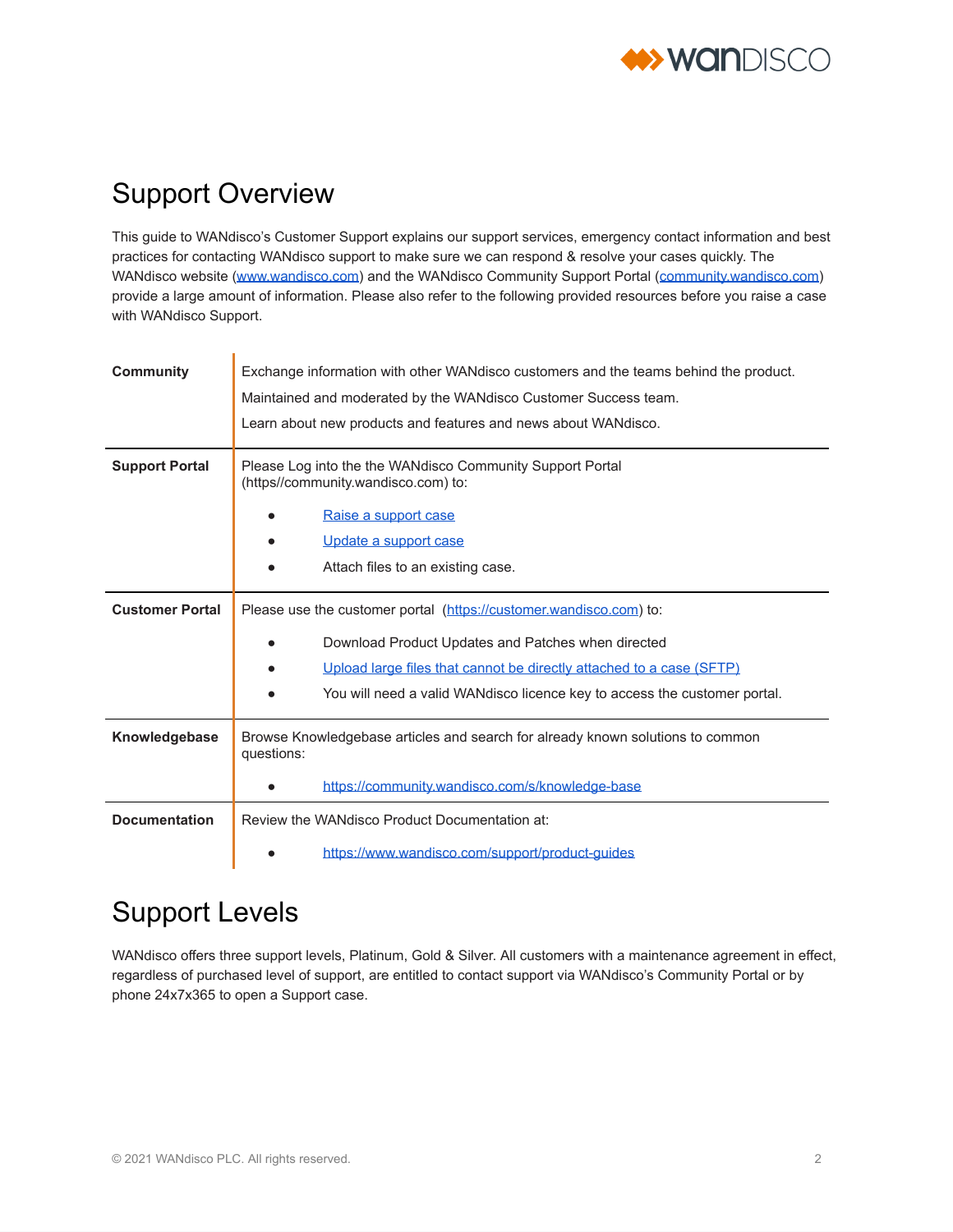

### **Support benefits**

The following are the benefits associated with WANdisco's standard and comprehensive Support offerings.

| <b>Support Benefit</b>                                                     | <b>Description</b>                                                                                                                                                                              | <b>Platinum Coverage</b>                                                                                                                                              | <b>Gold Coverage</b>                                                                                                                                                  | <b>Silver Coverage</b>                                                                                                                                                      |
|----------------------------------------------------------------------------|-------------------------------------------------------------------------------------------------------------------------------------------------------------------------------------------------|-----------------------------------------------------------------------------------------------------------------------------------------------------------------------|-----------------------------------------------------------------------------------------------------------------------------------------------------------------------|-----------------------------------------------------------------------------------------------------------------------------------------------------------------------------|
| <b>Global Technical</b><br><b>Support</b>                                  | 24x7 Remote<br>Technical Support;<br>issues reported via<br>Telephone or Web<br>Portal<br>Troubleshooting by<br>remote resources<br>performed with<br>Screen Sharing,<br>SFTP, or similar tools | Included<br>Response times are<br>based on priority<br>level after initial<br>customer contact                                                                        | Included<br>Response times<br>are based on<br>priority level after<br>initial customer<br>contact                                                                     | Limited 24x5<br>Remote<br><b>Technical</b><br>Support,<br>provided M-F,<br>8-5 GMT<br>Response times<br>are based on<br>priority level after<br>initial customer<br>contact |
| 24x7 Online Support<br><b>Tools</b>                                        | Online support<br>solution that includes<br>self-service articles<br>and user communities                                                                                                       | Included                                                                                                                                                              | Included                                                                                                                                                              | Included                                                                                                                                                                    |
| <b>Access to New</b><br><b>Versions of Software</b>                        | Access to all new<br>versions of licensed<br>software                                                                                                                                           | Included                                                                                                                                                              | Included                                                                                                                                                              | Included                                                                                                                                                                    |
| <b>Installation &amp;</b><br><b>Upgrade of Software</b><br><b>Releases</b> | Proactive assistance<br>to plan and upgrade<br>to the newest version<br>of software                                                                                                             | <b>Additional Services</b><br>can be purchased for<br>assistance to<br>upgrade software.<br>Customer will<br>upgrade software<br>based on published<br>documentation. | <b>Additional Services</b><br>can be purchased<br>for assistance to<br>upgrade software.<br>Customer will<br>upgrade software<br>based on published<br>documentation. | Additional<br>Services can be<br>purchased for<br>assistance to<br>upgrade<br>software.<br>Customer will<br>upgrade software<br>based on<br>published<br>documentation.     |
| Ongoing<br><b>Enablement</b>                                               | Access to ongoing<br>recorded and Live<br>product enablement<br>sessions                                                                                                                        | Included                                                                                                                                                              | Included                                                                                                                                                              | Not Included                                                                                                                                                                |
| <b>Customer Success</b><br><b>Management</b>                               | Conduit for ongoing<br>product questions,<br>enablement,<br>feedback, and<br>enhancements                                                                                                       | Limited; shared<br>resource pool of<br><b>Customer Success</b><br>Managers                                                                                            | Not Included                                                                                                                                                          | Not Included                                                                                                                                                                |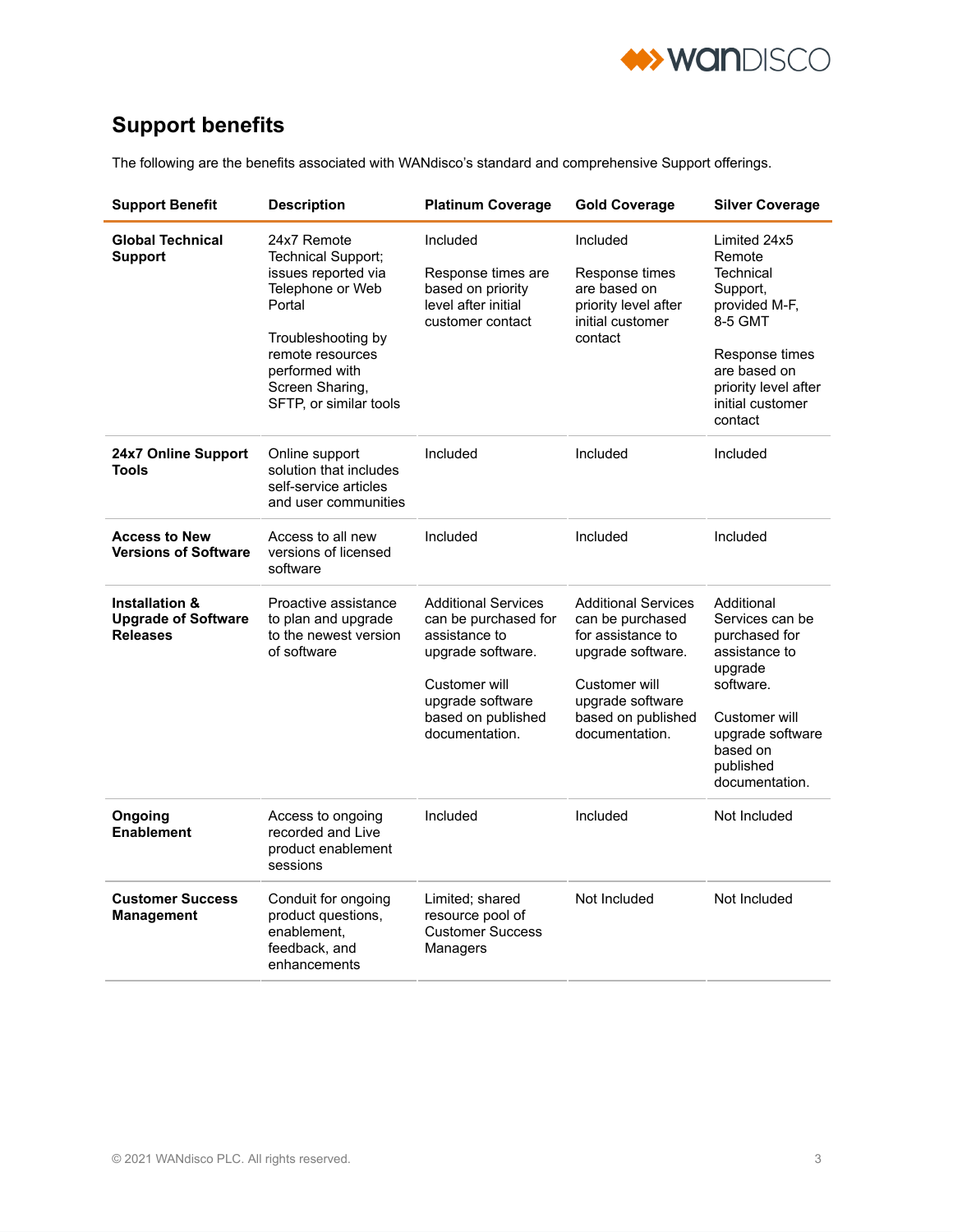

## Case Priority Level Definitions

| <b>Priority</b>             | <b>Issue Definition</b>                                                                                                                                                                                                                                                                                   | <b>Target</b><br><b>Platinum</b><br><b>Response</b><br><b>SLA</b>  | <b>Target Gold</b><br><b>Response</b><br><b>SLA</b>              | <b>Target Silver</b><br><b>Response</b><br><b>SLA</b>             |
|-----------------------------|-----------------------------------------------------------------------------------------------------------------------------------------------------------------------------------------------------------------------------------------------------------------------------------------------------------|--------------------------------------------------------------------|------------------------------------------------------------------|-------------------------------------------------------------------|
| P1:<br><b>Critical</b>      | Severe operational and business impact. A<br>product problem that causes a complete loss of<br>service; work cannot continue at all and operation is<br>mission critical to the customer business. No<br>acceptable workaround exists to the problem.                                                     | 1 Hour (24x7)                                                      | 2 Hour (24x5)                                                    | 4 Hour (24x5)                                                     |
| P2: High                    | Significant operational and business impact. A<br>product problem that causes a significant loss of<br>service and no acceptable workaround is available.<br>However, operation can continue in a restricted<br>fashion or be alternately routed; but the problem<br>adversely impacts customer business. | 4 Hours<br>(24x7)                                                  | 16 Hour<br>(24x5)                                                | 24 Hour<br>(24x5)                                                 |
| <b>P3:</b><br><b>Medium</b> | Some operational and business impact. A product<br>problem that causes some or no loss in service. The<br>impact is an inconvenience, which does not impede<br>operation or customer business                                                                                                             | 8 Business<br>Hours<br>Standard<br><b>Support Hours</b><br>$(M-F)$ | 4 Business<br>Days<br>Standard<br><b>Support Days</b><br>$(M-F)$ | 7 Business<br>Days<br>Standard<br><b>Support Days</b><br>$(M-F)$  |
| P4: Low                     | Requests/No Business Impact - General use, for<br>example questions or future enhancement requests                                                                                                                                                                                                        | 3 Business<br>Days<br>Standard<br>Support Days<br>$(M-F)$          | 7 Business<br>Days<br>Standard<br>Support Days<br>$(M-F)$        | 10 Business<br>Days<br>Standard<br><b>Support Days</b><br>$(M-F)$ |

## Priority Level Guidelines

The defined Priority levels (P1-4) provide an indication of the priority and urgency of a customer raised case. These priorities help WANdisco provide a fast and correct response.

Raising cases with an incorrect or falsely elevated priority prevents WANdisco from handling inbound cases effectively, and can adversely affect the response time we can deliver. When you raise a case, the WANdisco Technical Support Agent will confirm with you and agree upon an appropriate priority level. You always have the option to increase (or decrease) the priority level of a case when the situation changes.

WANdisco's first response timings are intended to provide a target for first response to a case or query. WANdisco will work a priority 1 issue around the clock if you have a technical resource available to work with us until:

- A resolution or workaround is in place and business impact has been mitigated.
- The priority is mutually downgraded.

With Priority 1 & 2 cases you can also expect frequent case updates until the above conditions are met.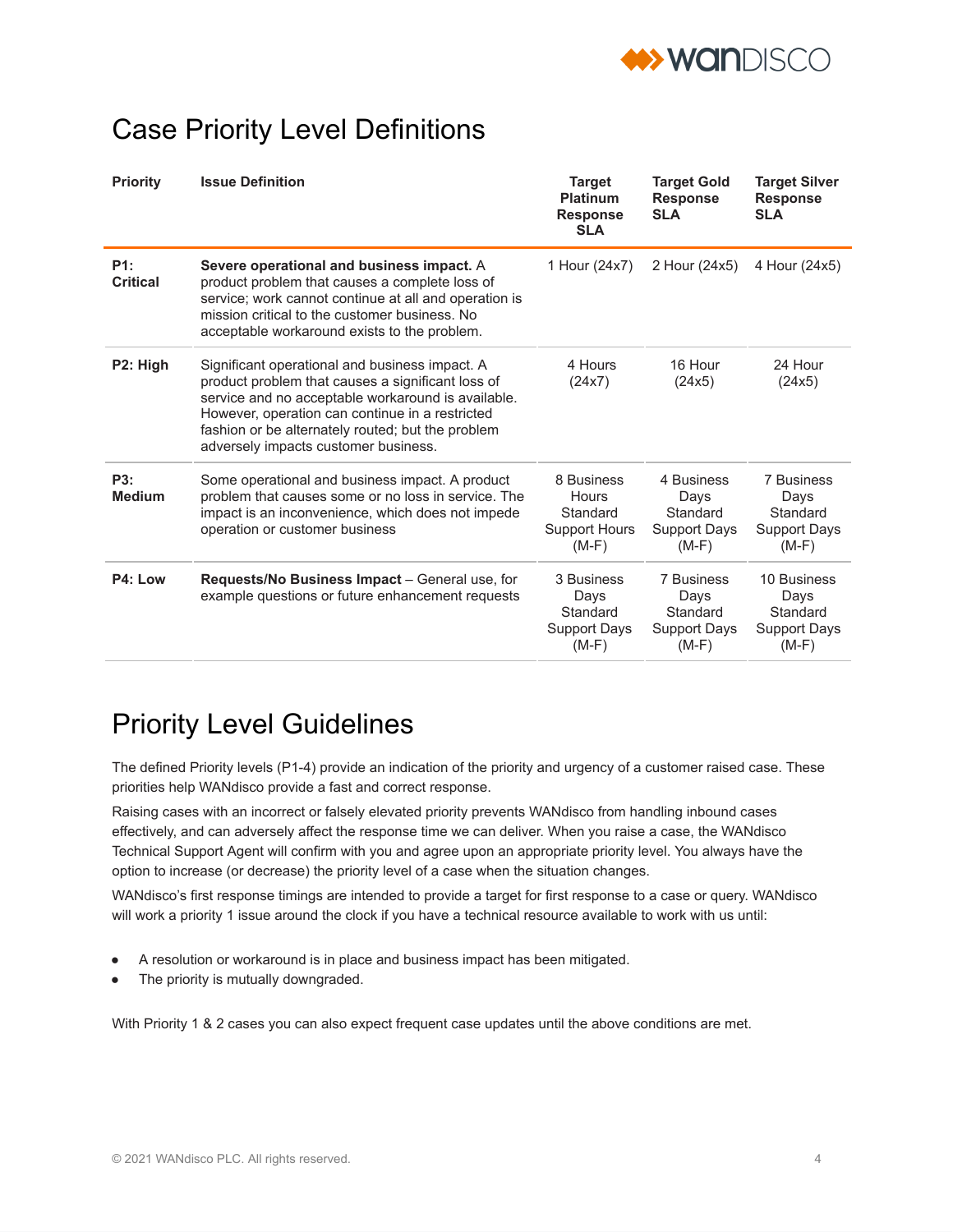

### **Contacting WANdisco Support**

You will need to provide contact details for administrators at your organisation who are responsible for opening and managing cases with WANdisco. These contacts must have the appropriate technical skills and enough system-level access to work with WANdisco's Technical Support Engineers. These support contacts will be WANdisco Support's first point of contact within your organisation, and will be notified of all cases raised. When requesting a Support account please be prepared to provide the following information:

Your contact name, email address, primary phone number and working Time Zone.

Please be aware that by default all users in your organisation are not able to see cases raised by any other users in your organisation. If this is an undesired configuration please let us know and we can open up full visibility of all cases to specific users.

### **Logging a case**

When creating a case on WANdisco's Community support portal it is vital that you provide as much information as possible. All information you provide regarding the problems you are experiencing will have an impact on how quickly the problem is diagnosed and resolved. At a minimum you should provide the following information:

- Complete issue description & symptoms observed.
- If you are reporting an unexpected error message provide the full input, full response and full error.
- The impact of the problem on your replicated ecosystems and knock on business operations, these will define the issue priority.
- Exact text of any error messages and diagnostic details. An example of the details we check for can be found in this [Knowledge](https://community.wandisco.com/s/article/Information-needed-for-WANdisco-technical-support-cases) Base article.
- Any steps to reproduce the problem, any known workarounds or mitigations already discovered.
- Contact number where you can be reached, if not the same as the number we hold on file.
- Best time to reach you, and contact method (i.e. email/phone/case update) & any additional recipients for the case and their role.
- In most cases WANdisco's first ask will be for you to provide all Relevant logs and/or Talkbacks from all nodes in the replicated ecosystem. Details on how to generate a logg[in](https://community.wandisco.com/s/article/Running-Talkback)g talkback for each of our products can be found in this [Knowledge](https://community.wandisco.com/s/article/Running-Talkback) Base article.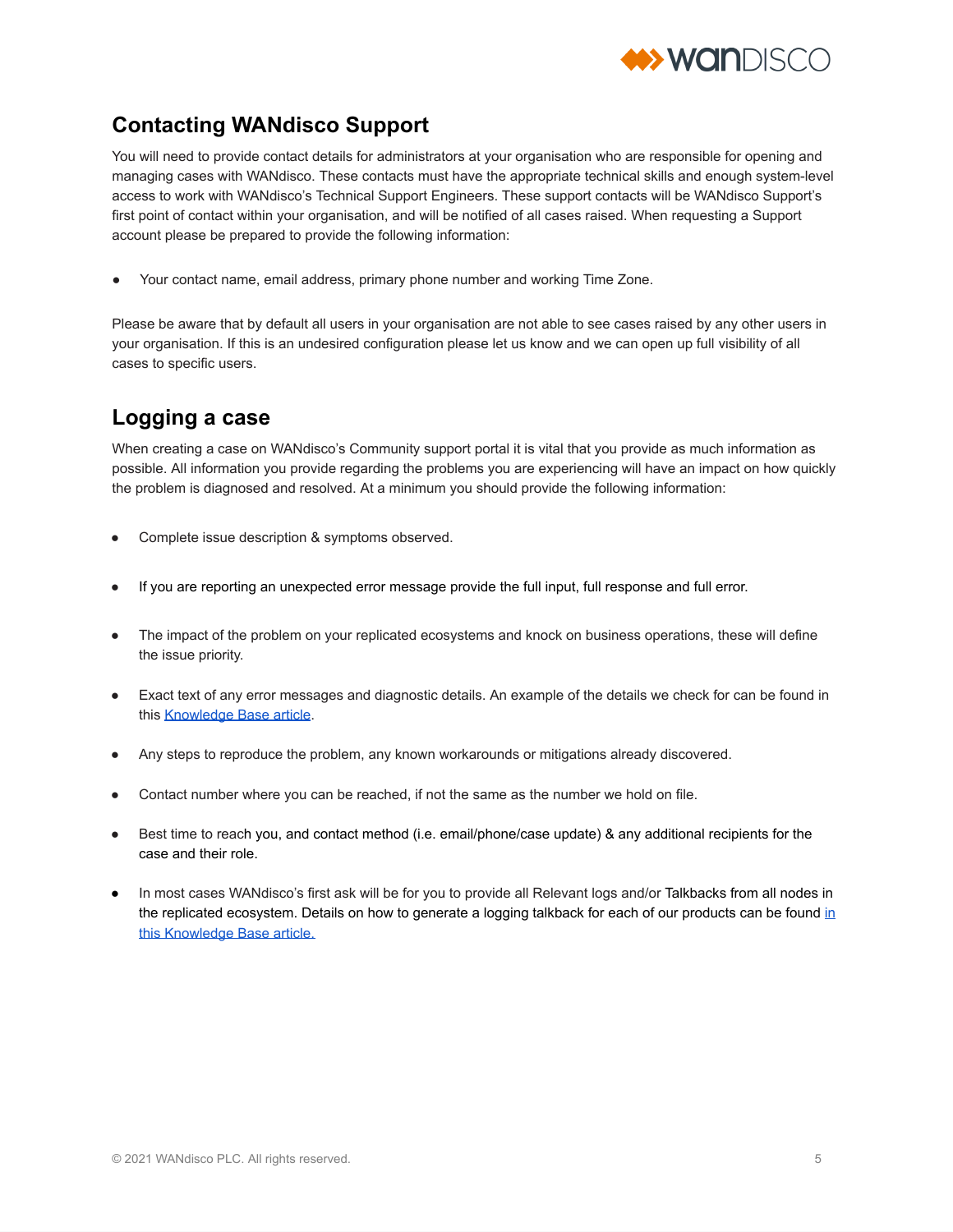

### **Submitting a support case**

To file a case, you may use any method below. We encourage you to set the initial priority level for the problem when submitting a case. Please note that all Priority 1 cases (and Priority 2 outside of core hours) automatically trigger an internal alerting & escalation system.

#### **On the web**

Only registered support accounts can file a case using a web browser in the Customer Center:

#### [https://community.wandisco.com](https://community.wandisco.com/)

Please take a look at this [Knowledge](https://community.wandisco.com/s/article/How-to-create-a-new-support-case) Base article for instructions on how to raise a case. Upon submitting the case, you will receive a confirmation with a unique case number sent to your email address. Most case updates will also generate an email notification. You may reply to these emails but WANdisco always recommend logging in to our Community Support Portal as you will be able to see the whole history of the case. You will also be able to see your case (and any others) in the open cases management tab.

#### **Over the phone**

When you call WANdisco you will be asked to provide your Support PIN. This 8 digit number is [displayed](https://community.wandisco.com/s/article/Where-to-find-your-WANdisco-Support-Pin-number) in the [Community](https://community.wandisco.com/s/article/Where-to-find-your-WANdisco-Support-Pin-number) Portal after login. We ask for this so that we can be sure we are talking to the correct person and we are free to talk with you about your WANdisco ecosystem. Once your identity has been verified we will open a case on your account. At this point we will give you your unique WANdisco case identification number.

In most cases WANdisco's support engineers will need to collect diagnostic information, logs etc. To do this the Support Engineer will likely request a screen sharing session. This will also allow you to demonstrate any issues you have discovered. The Support Engineer engineer will gather as much information as possible as possible during the call. However if any detailed log investigation is required, they will do this offline. In order to be as efficient as possible when investigating log files WANdisco use internal parsing tools that are not available externally. Normally once the Support Engineer has helped you gather all relevant log files and has helped you generate talkbacks they will end the call and investigate offline.

#### **Following Up**

After you have raised your case and a WANdisco Support Engineer has gathered the relevant information. The Support Engineer will follow up with you on a regular basis. They will contact you by phone, email or a combination of both. There may be the need to schedule further screen share sessions and gather further logging or information as appropriate during the resolution process. Case Priority levels may be adjusted after discussion and agreement depending on the change of impact or priority within your environment.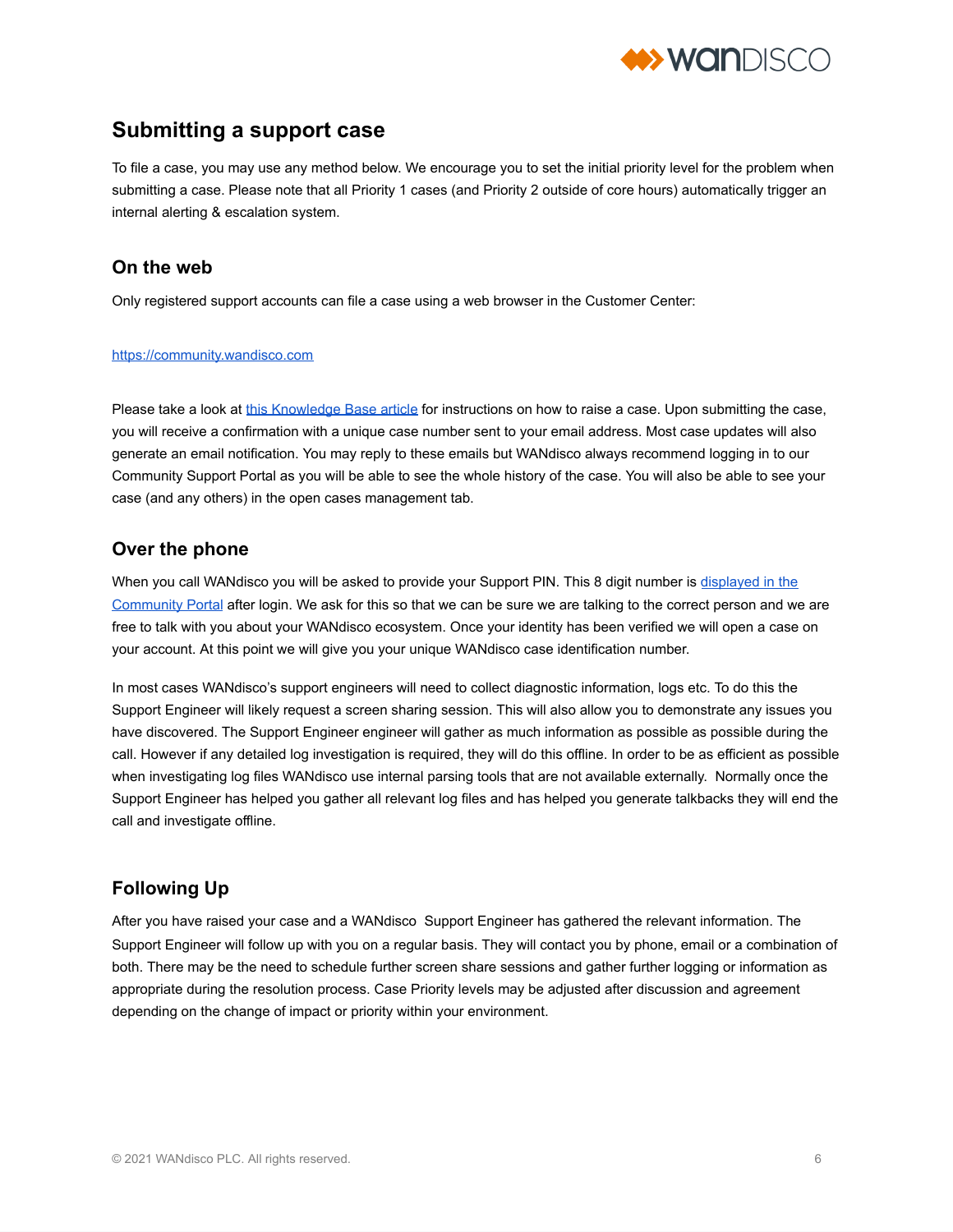

### **Customer Support Case Escalation**

WANdisco Support Engineers always intend to resolve your case as quickly as possible. While an issue is in progress, the support team will endeavour to keep you regularly briefed of the status of the case, and will let you know when the case has been solved. If at any point, you become dissatisfied with the handling of your case, you have the right to escalate your case. This allows us to understand your concerns and make adjustments in resources if necessary. Your escalation contacts are as follows:

- Support Team Leads.
- Senior Manager Global Support.
- **Senior Director Customer Success**
- **SVP Field Operations**

You may also escalate your case into your Customer Success Manager if you have been assigned one as part of your purchased support level.

### **Customer Support Case Closure**

If WANdisco believes we have resolved your case we will place your case into a 'Replied' status. You can think of this as 'Pending Closure'. A case in this state will automatically close (after several automatic email prompts) after 72 working hours.

If we are unable to contact you about a case that we require further information on, WANdisco may close out a case without your consent. Cases can be reopened within 30 days of closure. However, if the issue continues to exist past 30 days, you will be prompted to open a new case and provide a reference to the previous one.

Resolution of a support case may include the following actions:

- WANdisco provides a software release or patch that provides a fix for the problem (case closed)
- WANdisco may recommend a complete and permanent business or ecosystem workaround (case closed)
- WANdisco may recommend a temporary business or system workaround (case priority level is reduced)
- WANdisco will deliver a solution design plan for the development of a permanent fix or workaround: Managed Milestones and dependencies will be set, communicated, and tracked (case priority level is reduced)
- Issue is a product enhancement, and thus is not covered under maintenance (customer notification, reference supplied, case closed)

It is beyond the scope of WANdisco's break/fix support model to provide plans for installation, configuration, and upgrades. Professional Services are available for these activities from the WANdisco Customer Success Engineering team.